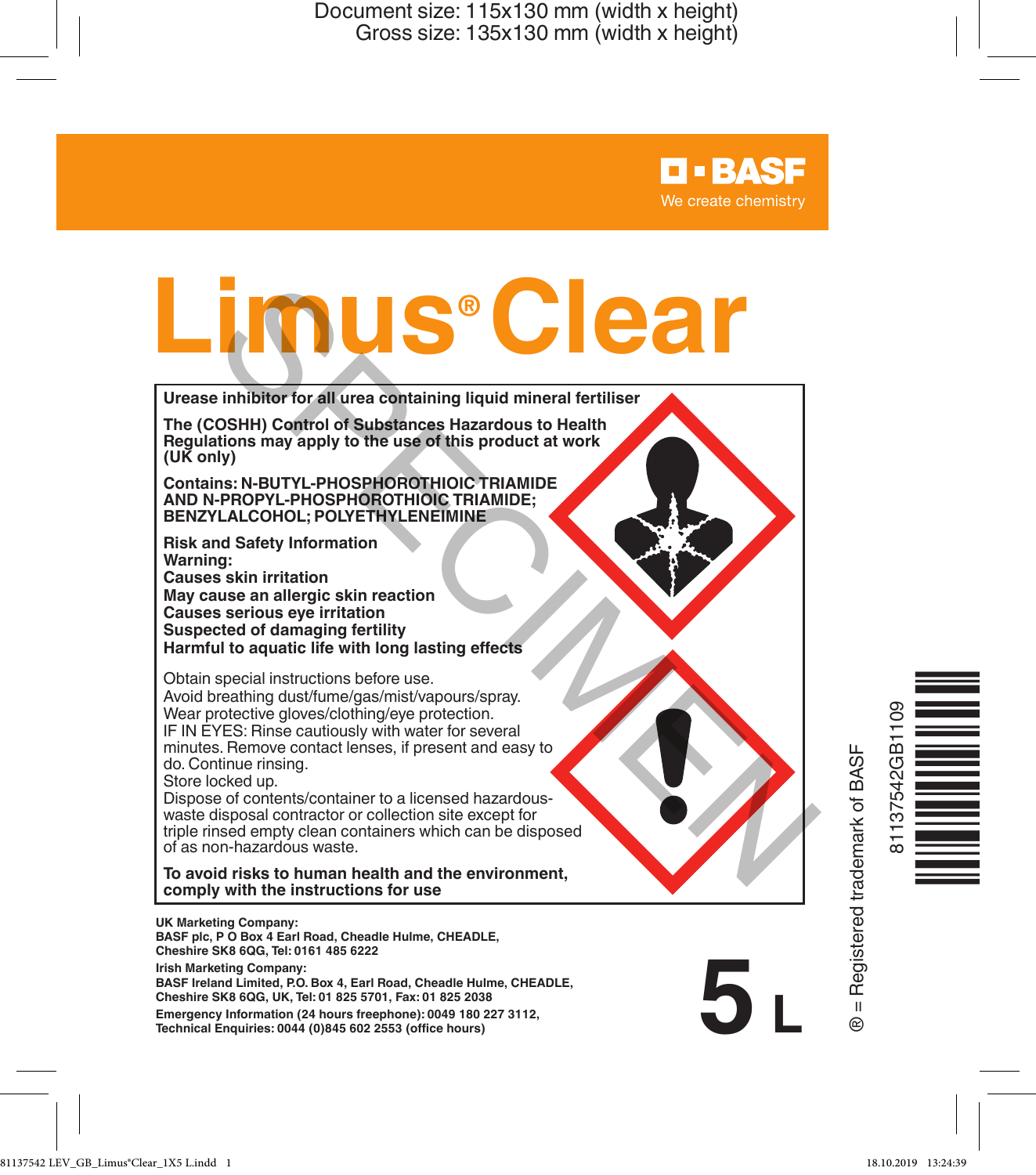# **DIRECTIONS FOR USE**

IMPORTANT: All instructions within this section must be read carefully in order to obtain safe and successful use of this product.

**Limus® Clear** is a urease inhibitor for all urea containing liquid mineral fertiliser.

**Limus® Clear** reduces nitrogen losses from volatilisation of urea fertilisers and thus improves nitrogen use efficiency.

Limus Clear is applied as tank mix with urea containing liquid mineral fertilisers.

### **Application instructions for tank mix:**

- 1. Wear proper personal protection including eye protection and chemical-resistant gloves.
- 2. Use only under adequate ventilation with large volumes of air movement. If ventilation is inadequate, respiratory protection is required.
- 3. Fill spray tank with half the desired amount of fertiliser
- 4. Add the full rate of Limus Clear and mix thoroughly.
- 5. Continue mixing while adding remaining fertiliser
- 6. Tank mix shall be used within 5 days.

**Limus® Clear** can be used in all crops at any fertilization timing. However any damage caused the application of urea-containing fertilisers will not be undone by the addition of Limus Clear.

### **Dose Rate:**

• 1.0 L / 1000 L UAN

### **Storage:**

Store this product in tightly closed original container in a well-ventilated place. Avoid contact with water and store at temperatures between -5° and 40° Celsius. Long exposures to temperatures below -5°C will cause the product to freeze and require thawing before use. Avoid high temperatures. Long term storage at temperatures above 40°C may cause the product to degrade. an exploration in the desired on the method of the result of the result of the results of the results of the results of the comparison of the results of the control of the addition with large volumes of air movement. If ve

In case of doubt or question please contact BASF technical service before using the product. Tel: 00 44 (0)845 602 2553

## **Trademarks**

Limus is a registered trademark of BASF.

## **Warning**

All the information and recommendation given in this label are the result of rigorous studies and trials.

Numerous, particularly regional or regionally attributable, factors can influence the activity of the product. Examples include weather and soil conditions, crop plant varieties, crop rotation, treatment times, application amounts, admixture with other products, appearance of organisms resistant to active ingredients and spraying techniques. Under particular conditions a change in activity or damage to plants cannot be ruled out. The manufacturer or supplier is therefore unable to accept any liability in such circumstances. All goods supplied by us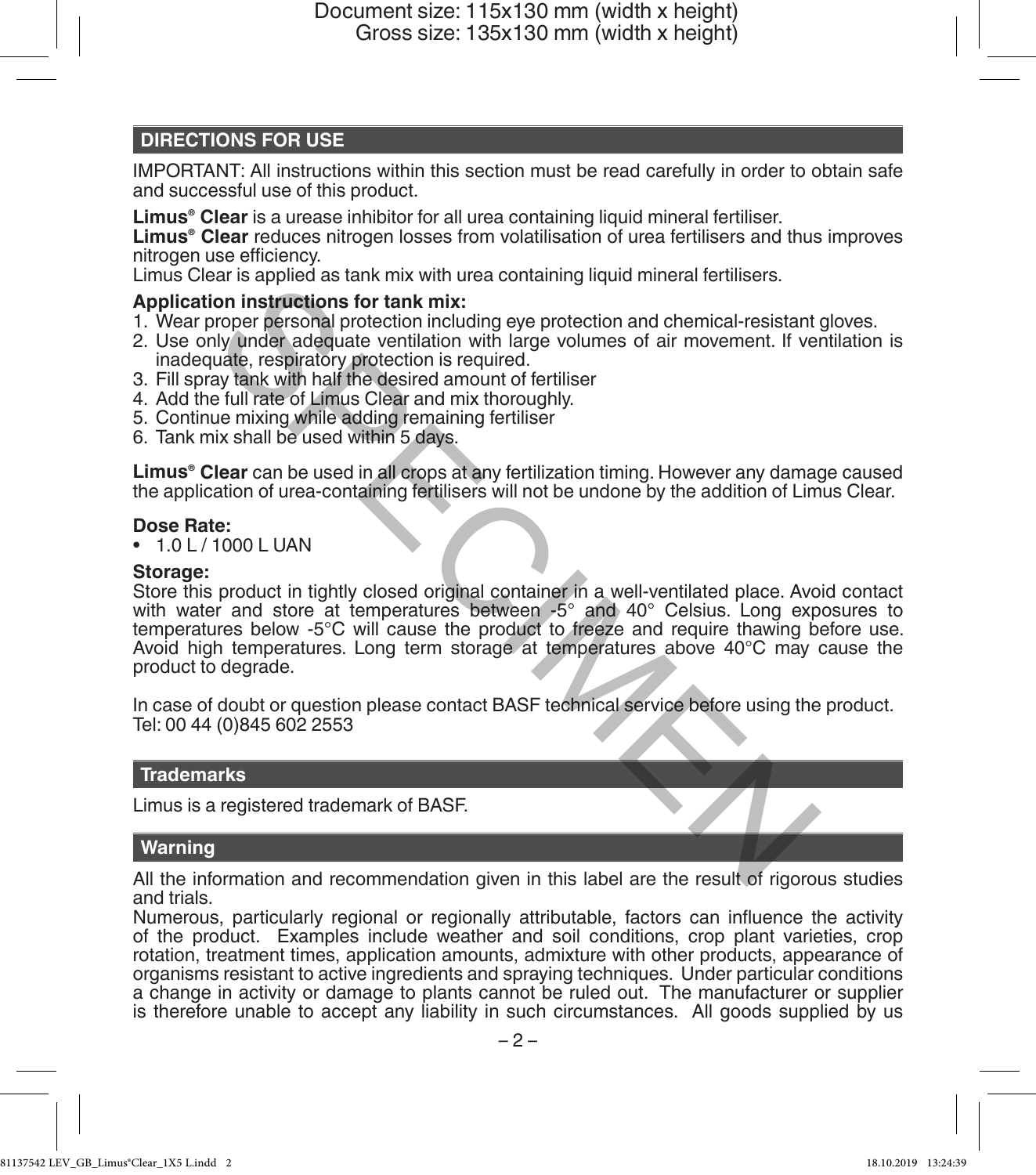are of high grade and we believe them to be suitable, but as we cannot exercise control over their mixing or use or the weather conditions during and after application, which may affect the performance of the material, all conditions and warranties, statutory or otherwise, as to the quality or fitness for any purpose of our goods are excluded and no responsibility will be accepted by us for any damage or injury whatsoever arising from their storage, handling, application or use; but nothing should be deemed to exclude or restrict any liability upon us which cannot be excluded or restricted under the provisions of any applicable law.

# **Section 6 of the Health and Safety at Work Act (UK only)**

## **Additional Product Safety Information**

The information on this label is based on the best available information including data from test results.

# **UK Safety Data Sheet**

To access the Safety Data Sheet for this product scan the QR code or use the weblink below:



bit.ly/Limus\_Clear\_UK\_sds

Alternatively, contact your supplier.

**Ireland Safety Data Sheet**

To access the Safety Data Sheet for this product scan the QR code or use the weblink below:



bit.ly/Limus\_Clear\_IE\_sds

Alternatively, contact your supplier.